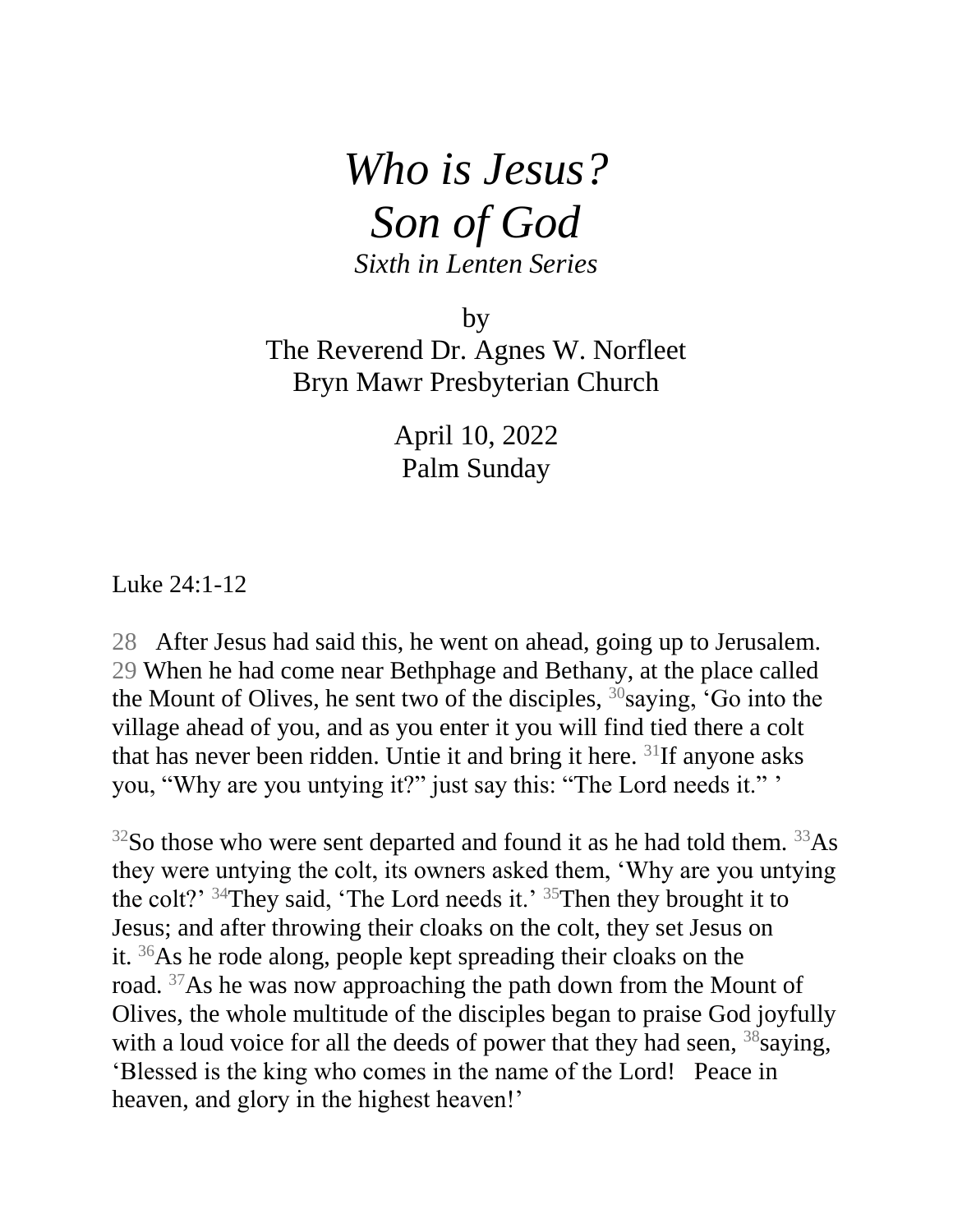<sup>39</sup>Some of the Pharisees in the crowd said to him, 'Teacher, order your disciples to stop.' <sup>40</sup>He answered, 'I tell you, if these were silent, the stones would shout out.' As he came near and saw the city, he wept over it, <sup>42</sup>saying, 'If you, even you, had only recognized on this day the things that make for peace! But now they are hidden from your eyes.

Psalm 118:1-2, 19-29

 $1<sup>1</sup>O$  give thanks to the LORD, for he is good; his steadfast love endures forever!

<sup>2</sup>Let Israel say, "His steadfast love endures forever."

<sup>14</sup>The LORD is my strength and my might; he has become my salvation.

<sup>15</sup>There are glad songs of victory in the tents of the righteous: "The right hand of the LORD does valiantly;

<sup>16</sup>the right hand of the LORD is exalted; the right hand of the LORD does valiantly."

 $17$ I shall not die, but I shall live, and recount the deeds of the LORD.

<sup>18</sup>The LORD has punished me severely, but he did not give me over to death.

<sup>19</sup>Open to me the gates of righteousness, that I may enter through them and give thanks to the LORD.

 $20$ This is the gate of the LORD; the righteous shall enter through it.

 $21$ I thank you that you have answered me and have become my salvation.

 $22$ The stone that the builders rejected has become the chief cornerstone.

 $^{23}$ This is the Lord's doing; it is marvelous in our eyes.

 $24$ This is the day that the LORD has made; let us rejoice and be glad in it.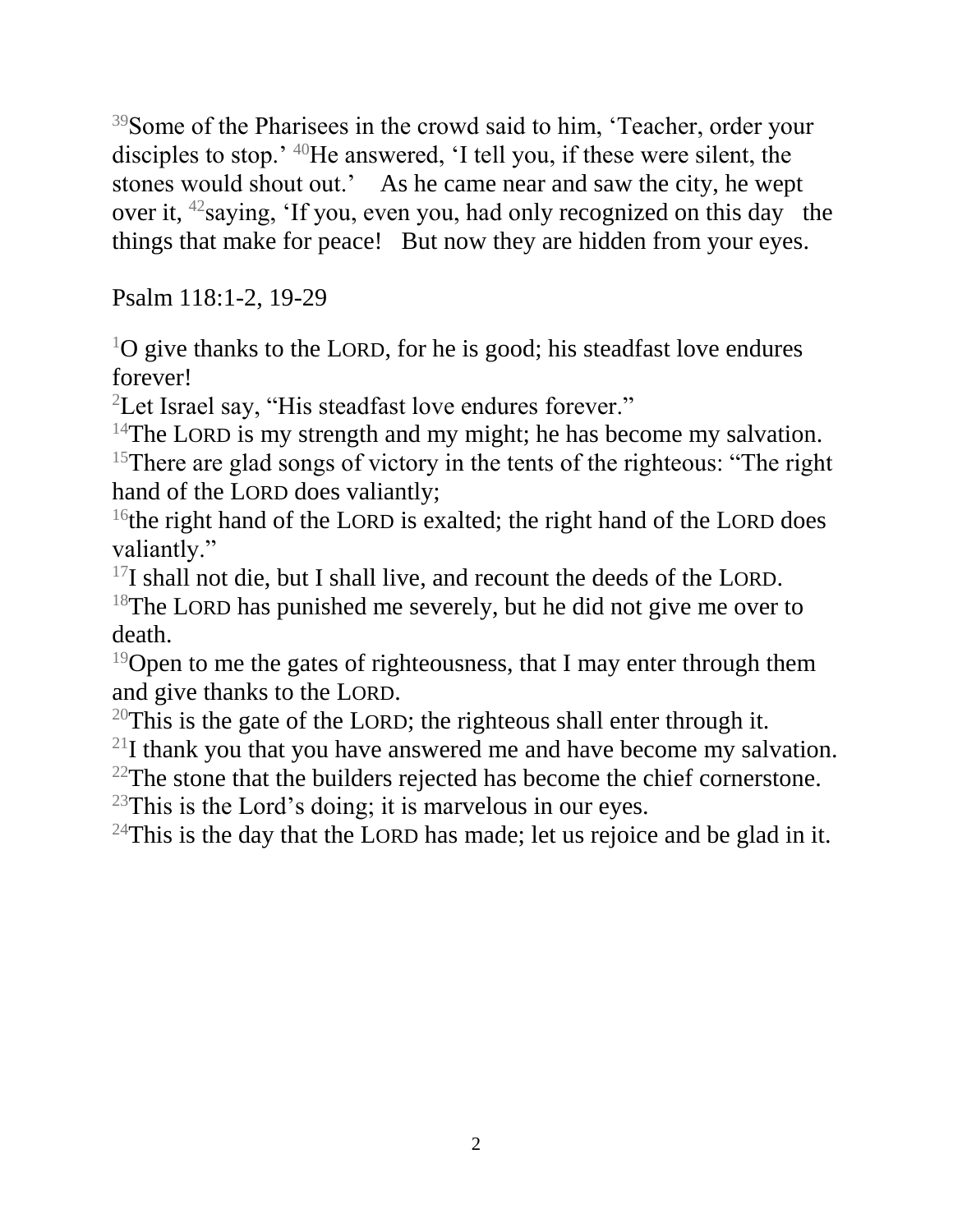The long journey that began in Luke's gospel ten chapters back when Jesus set his face on Jerusalem reaches its destination. He has been heading there with unwavering focus, but the city will meet him with the divided response that has greeted his ministry all along. The enthusiastic acclamation of today's crowd will ultimately compete with shouts of criticism, rage and violence. It's a disconcerting day, Palm Sunday is, full of irony and reality. A lot of people prefer their Holy Week to be easier, a one stop shopping kind of comfort and joy moving from Palms and Hosannas to Easter lilies, eggs, bunnies and chocolate, as well as hope in our hearts for new life to come. But Christianity without the week ahead and the cross that awaits Jesus would be meaningless.

When he was Pastor and Dean of the Duke Chapel, Will Willimon remembered back to the first small congregation he served. On Palm Sunday each year they erected a large, roughhewn cross on the front lawn, and the church's neighbors complained that it was ugly. Willimon said that ever after he was always tempted on the day before Easter to put up a sign on the front lawn of Duke Chapel which said, "No one gets in to Easter Service who was not here on Good Friday!" <sup>1</sup>

Palm Sunday requires we at least point to Friday, because that is where Jesus himself is heading with steadfast determination. However, I have never been one of those preachers who wanted to throw a wet blanket over the joy and celebration of the day. It is important that we hang onto the hope and joyful expectation of those crowds following Jesus, especially this year. We've had so little pomp and corporate rejoicing of late, and it's been three years since our children paraded in worship waving their palm branches. As Pastor Rachel reminded us at the staff meeting this week, when you are five or six, three years is a very long time, and many of our younger children don't remember celebrating Palm Sunday at all.

<sup>&</sup>lt;sup>1</sup> John Buchanan told this Willimon story, "What We Believe about Jesus: His Example," Fourth Presbyterian, Chicago, 4/4/04.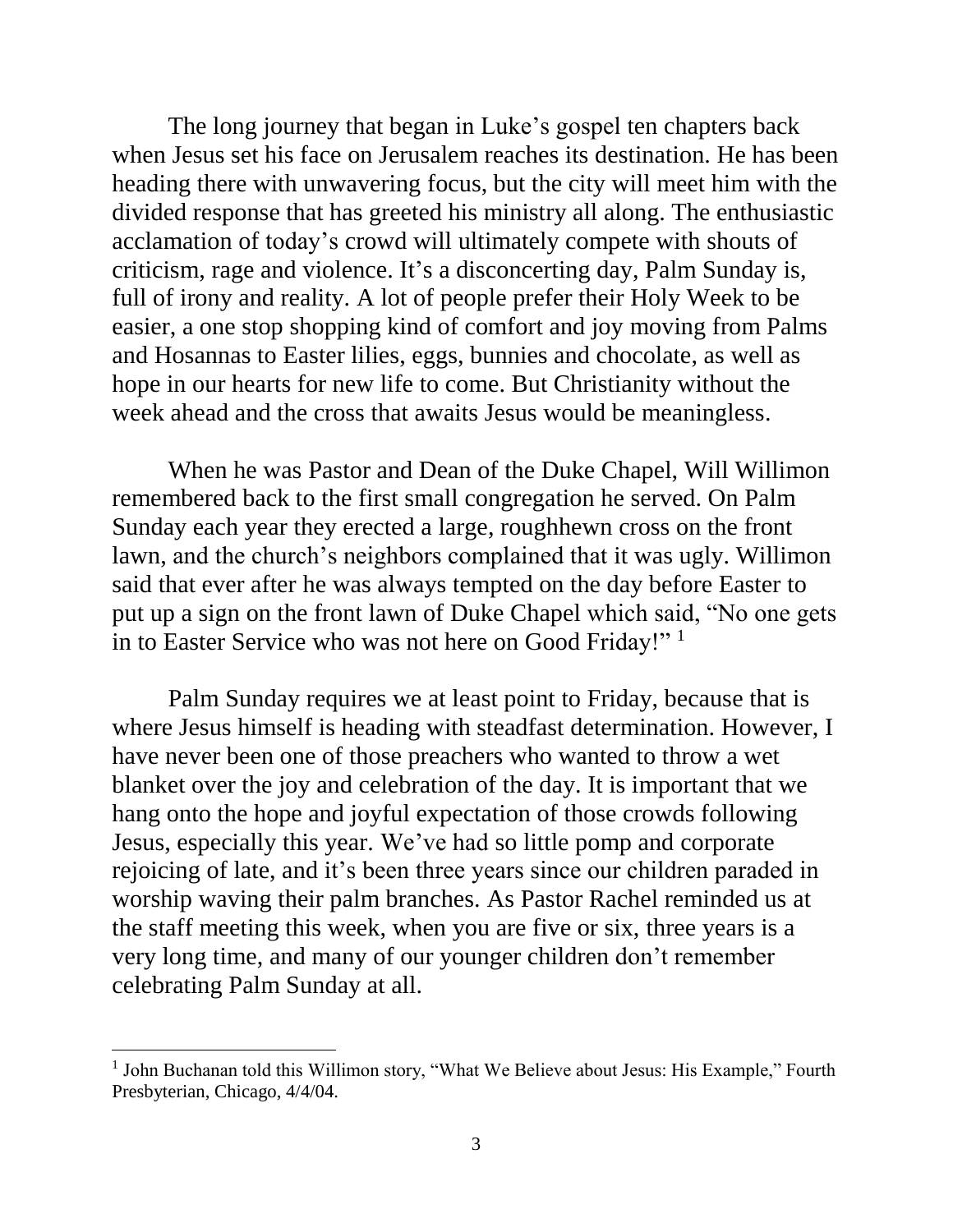This is a unique day of rejoicing for pandemic reasons, but also because the day reveals God's profound love for us – the height, the depth, the breadth of God's love. For Jesus, this is the existential moment when, looking ahead, he makes a strong decision to keep going with his lonely courage, and brave determination to follow where he believed God was leading him. For us, who follow Jesus down the difficult road into Holy Week, we come to see that no difficulty of our own will ever separate us from God's love, not even death. So today, with Palm Sunday hope in our hearts, and an eye toward God's undying love, we come to the end of this Lenten sermon series asking us to ponder the question, *Who is Jesus?*

 Over the last several weeks, the gospel readings have given us glimpses, only partial answers to the question, because the truth of who Jesus is, cannot be measured in a title or words. For today's answer to the question, *Who Is Jesus?* I admit that I borrowed from the broader witness of scripture and Christian doctrine to proclaim him Son of God, even though that language is not in the text per se. Luke's triumphal entry into Jerusalem actually points to multiple revelations of who Jesus is, depending on how you count them. Like those hidden picture drawings, where you have to scan the details and look very carefully, to find images tucked within the larger scene, so it is with Luke on Palm Sunday.<sup>2</sup>

Something is revealed about who Jesus is at every turn. It's all in the details. When Jesus enters the city, he pulls two of his disciples aside saying, *Go into the village ahead of you, and as you enter it you will find tied there a colt that has never been ridden. Untie and bring it here.* Here, Jesus' words and actions proclaim him a Prophet. As one biblical scholar suggests, he's worked out a response to the public relations problem of swiping the colt*. 3 If anyone asks you…* 

<sup>&</sup>lt;sup>2</sup> Jill Duffield, Presbyterian Outlook commentary, lost date.

<sup>&</sup>lt;sup>3</sup> John Carroll, Luke: New Testament Library, p. 382.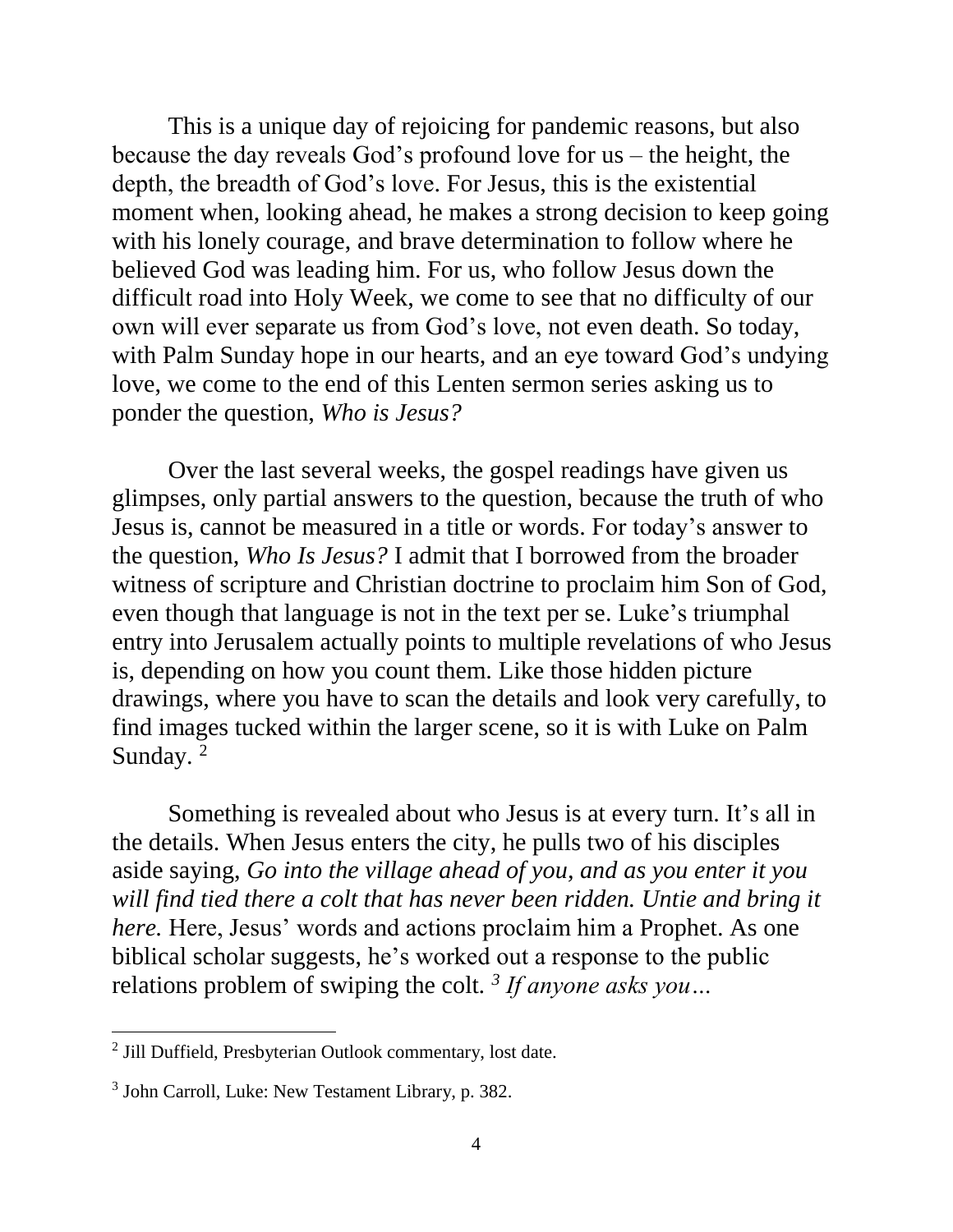*just say this* ... He tells the disciples exactly what to do and how it will happen when they go for the colt. As if on cue the owners of the colt question why the disciples have untied it, and they are told '*the Lord needs it.'* In the narrative the word *Lord* presents Jesus' ministry as the ministry of God. The revelatory titles, you see, are beginning to coalesce! Prophet... Lord…. Then Jesus enacts the fulfillment of Zechariah's prophecy of the long awaited Messiah: *Lo, your King comes to you; triumphant and victorious is he, humble and riding on the foal of a donkey. <sup>4</sup>*

 The disciples catch on to the theme in a hurry! They know the new colt of a donkey is the mode of transportation fit for a King who comes to save them, and spreading their cloaks upon the ground for Jesus they create an instant royal celebration. They begin singing the Psalms, the liturgical act repeated every year at Passover. *The Lord is my strength and my might; He has become my salvation!* When the Pharisees ask Jesus to hush his joyful, hopeful disciples who are carpeting his pathway and hailing their king, Jesus says the very stones will cry out quoting the prophet Habakkuk. Jesus reiterates his lament over the city, *if only they knew the things that make for peace*, and we recall his birth announcement from Isaiah, Prince of Peace.

 Who is Jesus? According to the Palm Sunday parade, his identity is revealed in every single detail. He is Prophet, Lord, Messiah, King, Savior, Prince of Peace! As my friend Jill Duffield has said, in Luke's gospel account of Jesus' triumphal entry, "Not even the stones are too thick to get it. All of creation rejoices – even the stones! "Here is the foretaste of what's ultimately to come, a respite from the slaughter, and weeping, from destruction and death that must be endured for resurrection to happen. The saving work of Christ is hidden in plain sight."<sup>5</sup>

<sup>4</sup> Zechariah 9:9.

 $<sup>5</sup>$  Duffield again.</sup>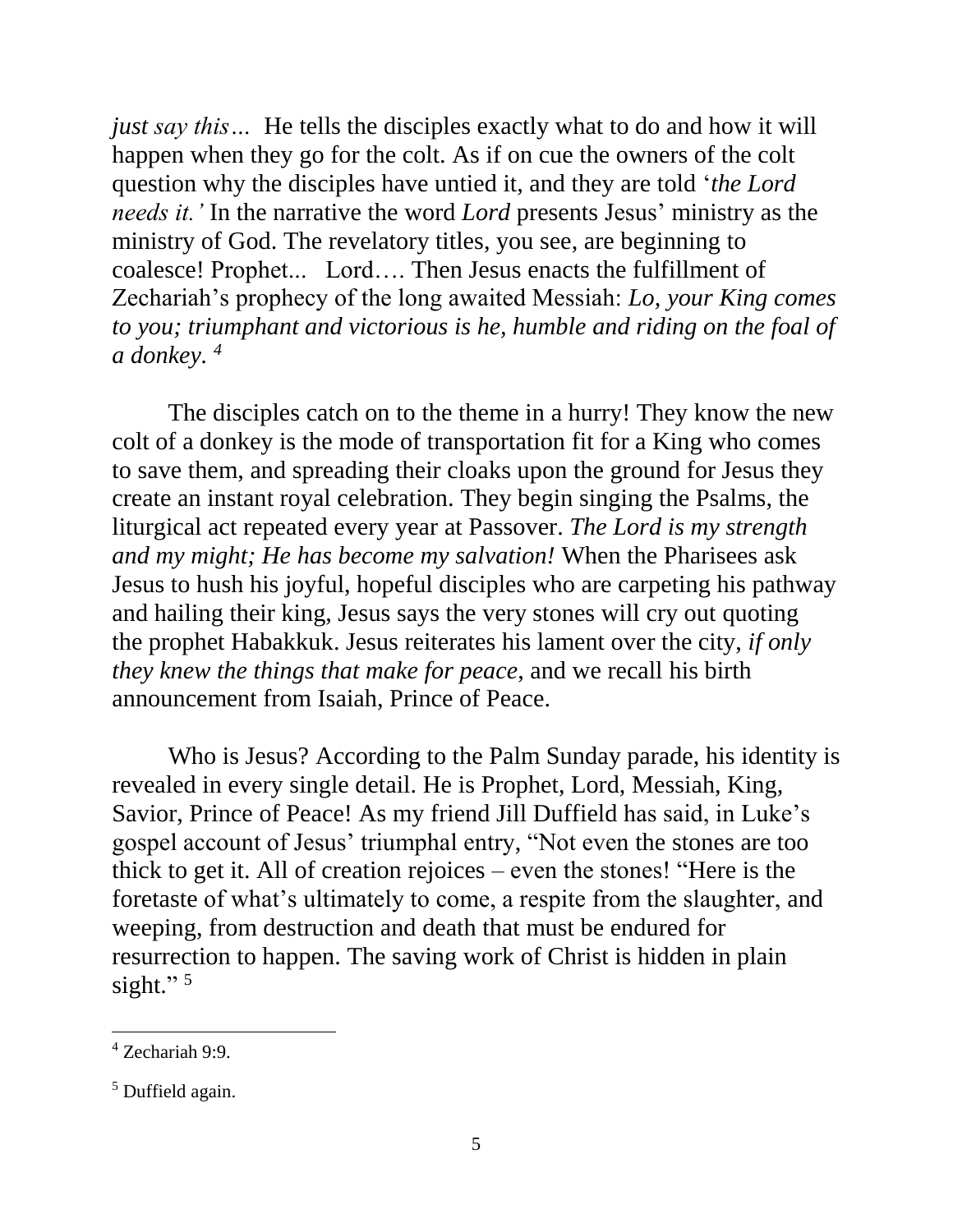On this front end of Holy Week, especially in today's world, no one can deny the reality of suffering, evil, violent conflict, and death. However, because we know what happens at the end of this week we are called to point out who Jesus is revealed among the details: Prophet, Lord, Messiah, King, Savior, Prince of Peace! All of those descriptive titles do add up, you know. They add up to Son of God who comes to save us.

 According to Yale theologian Miraslav Volf, "In the scriptures, the son is a metaphor for the particular closeness of Jesus Christ, the incarnate Word, to God and his special status as revealer of God." Among all the other names we might bestow upon Jesus, Volf says, it is Son of God that gets us closest to the claim that God is Love. "The claim that God is love says more, however, than only that God loves. It names the character of God's being, not merely the nature of God's activity." <sup>6</sup> So here on the first day of Holy Week, the full extent to which God loves us begins to be revealed in the person of Jesus, God's Son.

 Last weekend Larry and I were in New Orleans. It was a trip planned long before we knew the Final Four would attract crowds of basketball fans, a veritable sea of shades of blue filling the streets, and there toward the end of Lent, countless people adorned with Mardi Gras beads around their necks strung with little basketballs among the beads. While we were there, we took half a day to tour the expansive World War Two Museum, a venture that could last for days to absorb it all.

At any given time that museum is a profound reminder of the grave sacrifices made fighting against cruel and evil autocracies for basic human freedoms around the world. To visit the World War Two Museum today, during the invasion and brutal war in Ukraine with the unfolding revelations of civilians slaughtered is haunting. There is a story from that war which resonates with both today's agonizing plight in Ukraine and today's scripture.

<sup>&</sup>lt;sup>6</sup> Miraslav Volf, "God is Love," Christian Century, 11/2/10.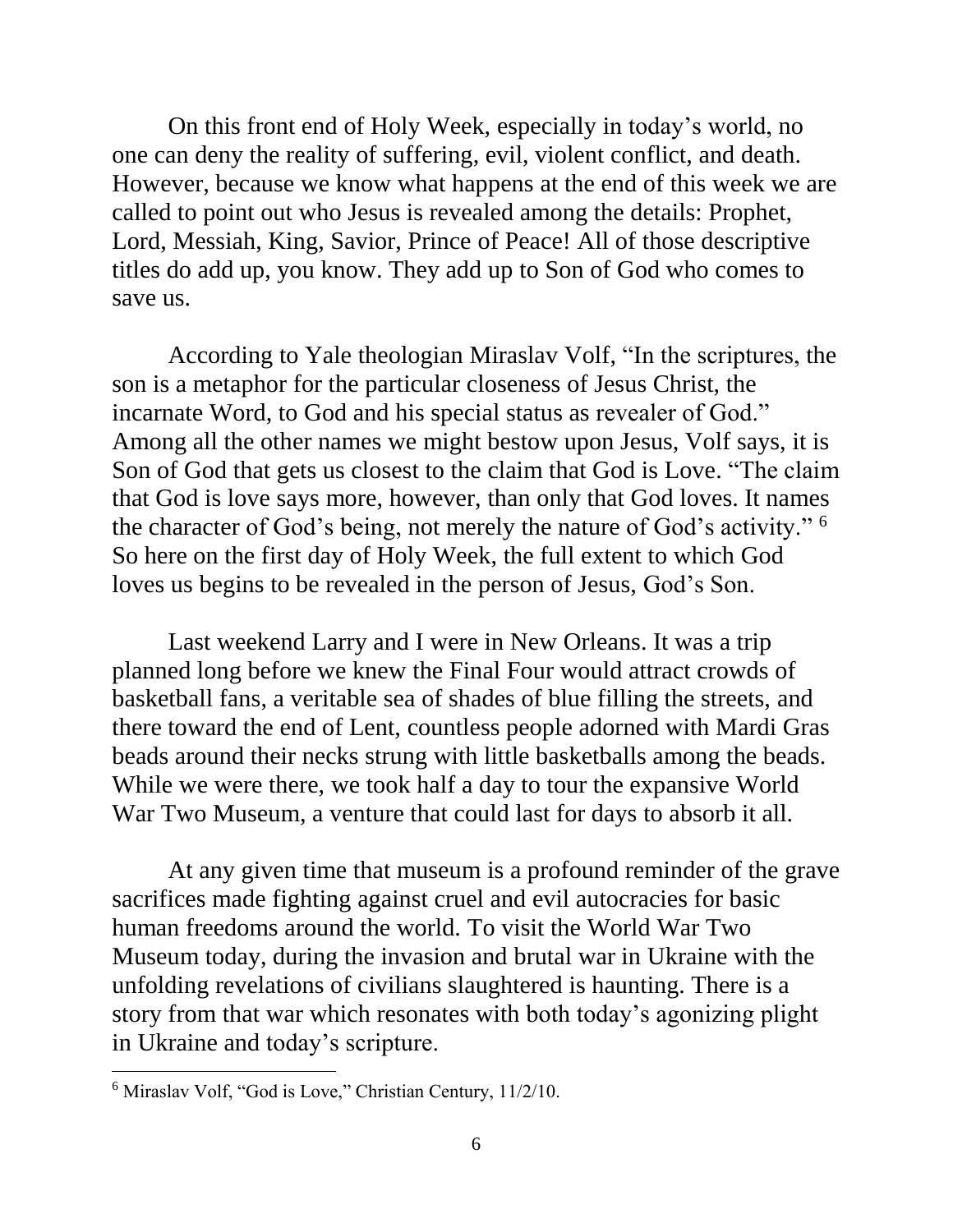During the war, a young Jewish child had been rescued and hidden in a home in the Netherlands. When he grew up, he was perplexed by the question: What made those people do that? Why did they risk their own safety, risk their own lives to save him and his life from the evil slaughter of the Holocaust? Grappling to understand the why of it, much later in life he went back and interviewed a number of people who had rescued children under those dire and frightful circumstances.

 He had thought, was the source of such bravery religious? No, his conversations revealed, it was not purely religious. Some people who saved those children acted out of a sense of faith, but many, many others did not. Was it political? No, it was not political. Some of them leaned left, some leaned right, and others didn't think of themselves as politically motivated at all. So, what was it? he asked over and over again in his interviews to understand why he was saved? Finally, he came to this common finding and conclusion of why those good people risked their lives to save another. To have done otherwise would have violated their understanding of their identity.<sup>7</sup>

 To have chosen to help would have violated who they were. They knew who they were. In the face of evil and unbearable suffering they did what they could to save, perfect strangers, children, people at risk. Friends, we will always be left perplexed with the question *Who is Jesus?*

 Over these last weeks we have seen he is fully human, fully God, Merciful Savior, and Mother Hen. He is Storyteller and Good Teacher. And today his bold and highly symbolic entry into Jerusalem declares him Prophet, Lord, Messiah, King, Savior, Prince of Peace!

 Clearly not even this amazing multitude of titles will capture his identity fully.

 $<sup>7</sup>$  Ezra Klein interview of Margaret Atwood who tells this story from a book she had read, NYT,</sup> 3/25/22.